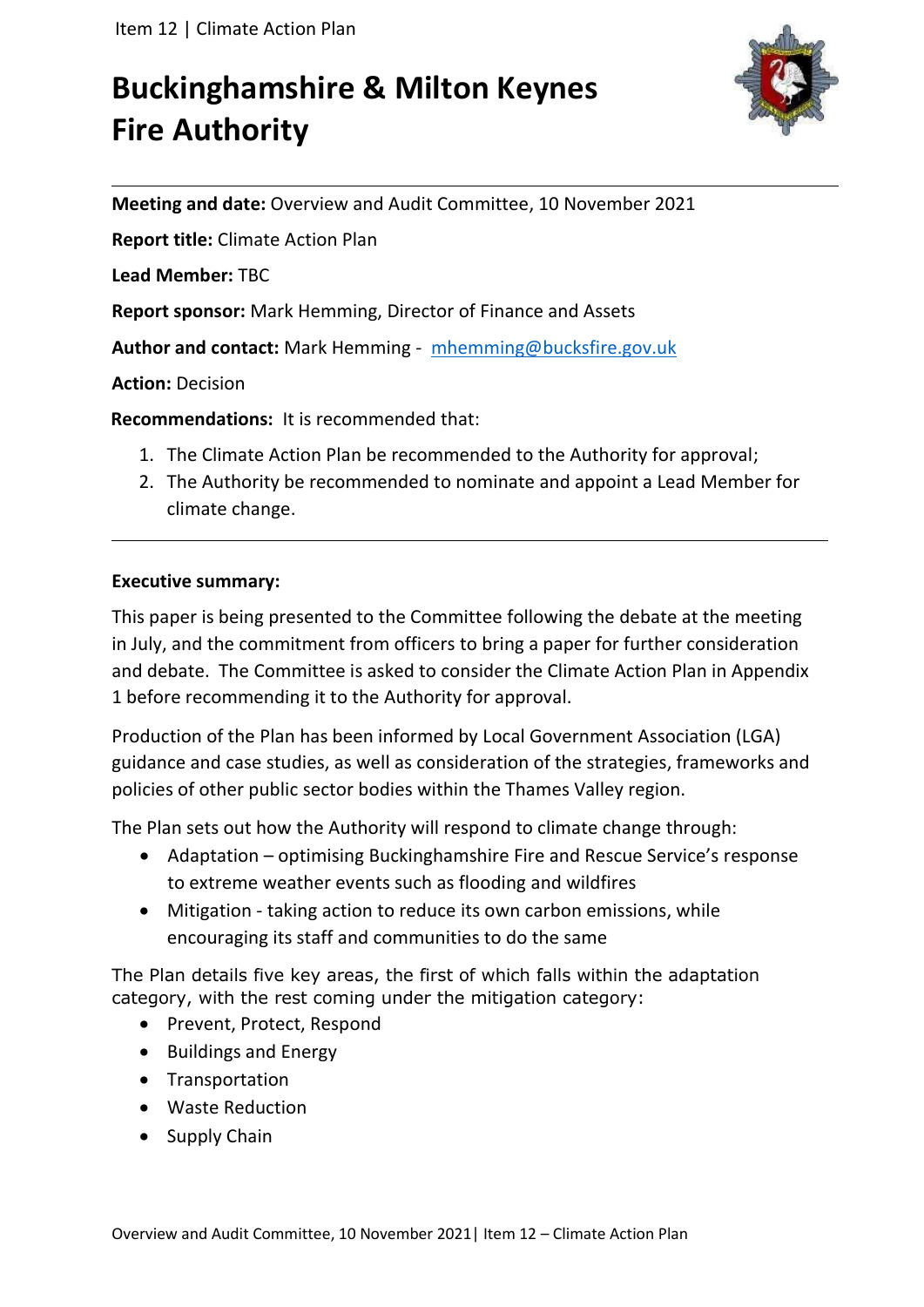For each of these five areas, the Plan sets out current actions being taken, as well as future aims. Actions to achieve the future aims are then scheduled into an action plan on page 5 of Appendix 1.

As far as possible, actions are to be included within updates to existing strategies as and when they become due for renewal.

**Financial implications:** There are no direct financial implications associated with the Climate Action Plan. Any implications of future actions that have a financial impact will be subject to approval in accordance with Financial Regulations and Instructions.

**Risk management:** The Authority's [2020-25 Public Safety Plan](https://bucksfire.gov.uk/documents/2020/03/public_safety_plan_2020_to_2025.pdf/) (PSP) identifies climate change as a risk to the communities it serves. In addition to ensuring that Buckinghamshire Fire and Rescue Service (BFRS) is properly prepared to deal the effects of climate change on its risk and demand profile, the PSP also commits to reducing the impact on the environment from BFRS's own operations and infrastructure. Specific projects and actions designed to address this issue will be included in the Corporate Plan and progress monitored by the Business Transformation Board. Also, Authority Members (and specifically the Lead Member if appointed with such responsibility) will be updated on progress with the Climate Action Plan and the impact of measures taken.

## **Legal implications:**

The Authority can use environmental and social award criteria (provided that the criteria are linked to the subject matter of the contract and non-discriminatory) when awarding contracts (regulation 68(3)(a), the Public Contracts Regulations 2015).

The [Cleaner Road Transport Vehicles Regulations 2011 \(](https://www.legislation.gov.uk/uksi/2011/1631/contents)SI 2011/1631), as amended by the [Cleaner Road Transport Vehicles \(Amendment\) \(EU Exit\) Regulations 2020](https://www.legislation.gov.uk/uksi/2020/964/made?view=plain)  (2020/964) impose obligations on the Authority to take into account energy consumption and emissions when purchasing or leasing vehicles.

On 3 June 2021, the Cabinet Office published [Procurement Policy Note 05/21:](https://www.gov.uk/government/publications/procurement-policy-note-0521-national-procurement-policy-statement)  [National Procurement Policy Statement](https://www.gov.uk/government/publications/procurement-policy-note-0521-national-procurement-policy-statement) (PPN 05/21), which has immediate effect, together with the [National Procurement Policy Statement](https://assets.publishing.service.gov.uk/government/uploads/system/uploads/attachment_data/file/990289/National_Procurement_Policy_Statement.pdf) (NPPS). PPN 05/21 states that "The Government intends to bring forward legislation when Parliamentary time allows to ensure that […] all contracting authorities are required to have regard to the [NPPS] when undertaking procurements." In turn the NPPS states that "tackling climate change and reducing waste" is one of three national priorities to which the Authority must have regard when exercising its procurement functions. It states that bodies including the Authority "should consider the following social value outcomes alongside any additional local priorities: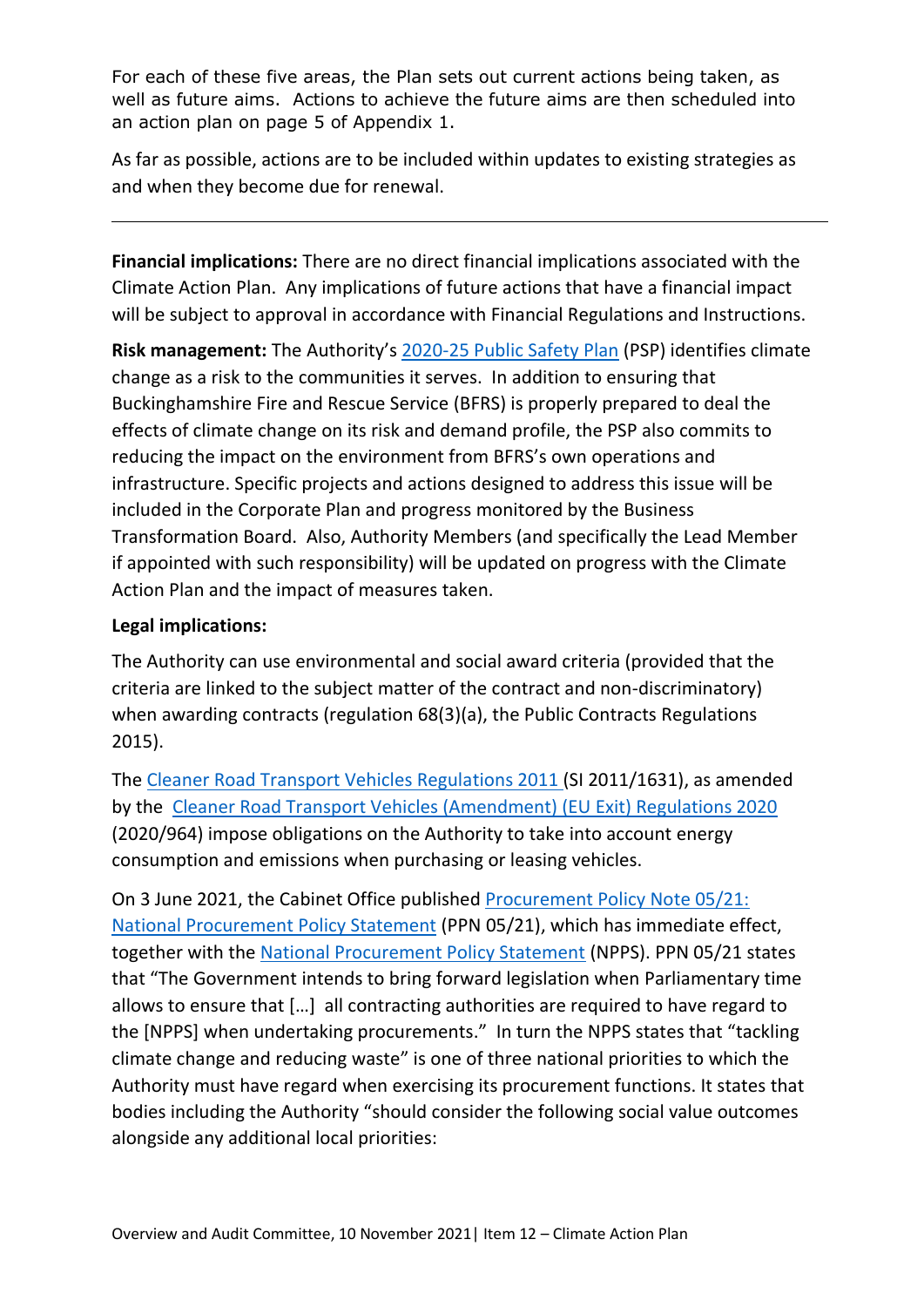- contributing to the UK Government's legally-binding target<sup>1</sup> to reduce greenhouse gas emissions to net zero by 2050;
- reducing waste, improving resource efficiency and contributing to the move towards a circular economy;
- identifying and prioritising opportunities in sustainable procurement to deliver additional environmental benefits, for example enhanced biodiversity, through the delivery of the contract."

## **Privacy and security implications:** No direct impact.

**Duty to collaborate:** The Plan has been developed with refence to the corresponding Thames Valley Police and South Central Ambulance Service policies, as well as those of Buckinghamshire Council, Milton Keynes Council and Oxfordshire County Council. The latter councils are all listed as having made declarations of Climate Emergency <https://www.climateemergency.uk/blog/list-of-councils/>

**Health and safety implications:** No direct impact.

**Environmental implications:** The Climate Action Plan demonstrates the Authority's commitment to addressing the issue of climate change. Detailed environmental implications are detailed within the Plan in Appendix 1.

**Equality, diversity, and inclusion implications:** No direct impact.

**Consultation and communication: C**ommunication and training considerations are detailed within the Plan in Appendix 1.

## **Background papers:**

Local Government Association. 2020. Climate emergency: Fire and rescue services. [https://www.local.gov.uk/sites/default/files/documents/10.45%20Climate%20emerg](https://www.local.gov.uk/sites/default/files/documents/10.45%20Climate%20emergency%20and%20fire%20services_web_1.pdf) [ency%20and%20fire%20services\\_web\\_1.pdf](https://www.local.gov.uk/sites/default/files/documents/10.45%20Climate%20emergency%20and%20fire%20services_web_1.pdf)

Thames Valley Police. 2018. Environmental Management Policy. [https://www.thamesvalley.police.uk/SysSiteAssets/foi-media/thames-valley](https://www.thamesvalley.police.uk/SysSiteAssets/foi-media/thames-valley-police/policies/policy---environmental-management.pdf)[police/policies/policy---environmental-management.pdf](https://www.thamesvalley.police.uk/SysSiteAssets/foi-media/thames-valley-police/policies/policy---environmental-management.pdf)

South Central Ambulance Service NHS Foundation Trust. 2021. Environmental Policy. <https://www.scas.nhs.uk/wp-content/uploads/Environmental-Policy.pdf>

| <b>Appendix</b> | Title                                          | <b>Protective Marking</b> |
|-----------------|------------------------------------------------|---------------------------|
|                 | <b>Buckinghamshire Fire and Rescue Service</b> | None                      |
|                 | <b>Climate Action Plan</b>                     |                           |

<sup>&</sup>lt;sup>1</sup> See the Climate Change Act 2008 (2050 Target Amendment) Order 2019 in force since 27 June 2019 <https://www.legislation.gov.uk/uksi/2019/1056/contents/made>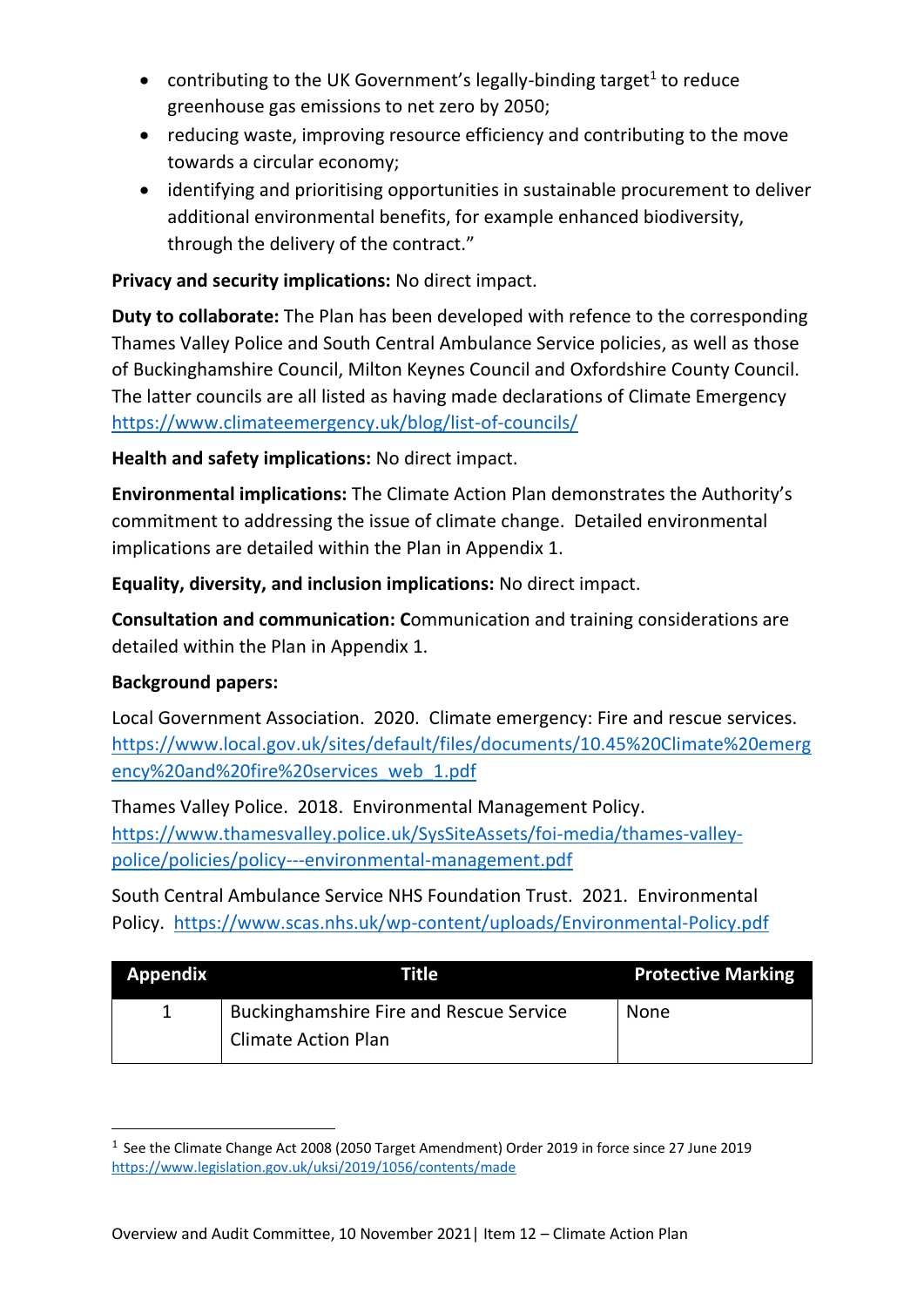## **Buckinghamshire Fire and Rescue Service Climate Action Plan**

#### **Foreword**

Local authorities have a key role to play in helping to achieve the UKs 2050 Net Zero greenhouse gas emissions target. The Intergovernmental Panel on Climate Change (IPCC) note that "Many of the changes observed in the climate are unprecedented in thousands, if not hundreds of thousands of years, and some of the changes already set in motion—such as continued sea level rise—are irreversible over hundreds to thousands of years."



However, they also state that "strong and sustained reductions in emissions of carbon dioxide (CO2) and other greenhouse gases would limit climate change."<sup>1</sup>

The Authority recognises that as a fire and rescue service, we have a unique and essential role to play in the adaptation to, and mitigation of climate change. The way in which we will respond to the already unavoidable impacts of climate change is already detailed within our current Public Safety Plan.

The Authority also recognises the need to assist with mitigating future climate change by reducing its own greenhouse gas emissions and using its influence to encourage employees and the community to do the same. The Authority has already taken several steps to reduce our environmental impact, but we recognise there is still more we can do.

This Climate Action Plan shows our commitment to addressing the issue of climate change, as we continue to work towards our vision of making Buckinghamshire and Milton Keynes the safest areas in England in which to live, work and travel.

**Councillor Insertlead Membernamehere** [Insert Position Here]

#### **Definitions**

**Zero carbon** means that no carbon dioxide emissions are being produced from a product/service e.g. zero-carbon electricity could be provided by a 100 per cent renewable energy supplier.

**Carbon neutral** means that while some carbon dioxide emissions are still being generated by a building/process these emissions are being offset somewhere else making the overall net carbon dioxide emissions zero. This is also termed net-zero carbon dioxide emissions.

**Net Zero** greenhouse gas emissions means that while some greenhouse gas emissions (not only CO2) are still being generated by a process, these emissions are being balanced by forestry or removed by technologies making the overall net emissions zero.

<sup>&</sup>lt;sup>1</sup> [https://www.ipcc.ch/site/assets/uploads/2021/08/IPCC\\_WGI-AR6-Press-Release\\_en.pdf](https://www.ipcc.ch/site/assets/uploads/2021/08/IPCC_WGI-AR6-Press-Release_en.pdf)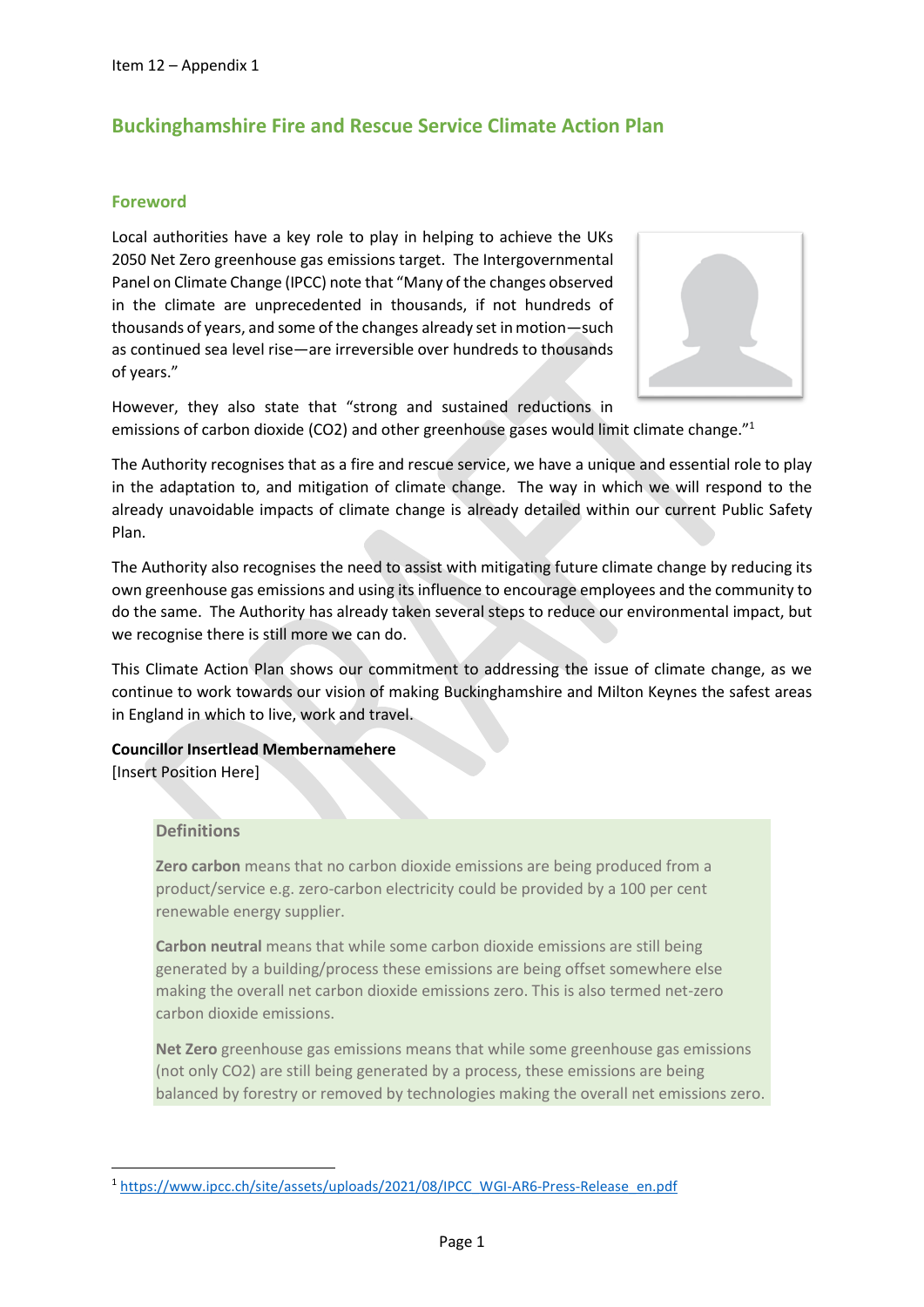#### **Introduction**

Our Climate Action Plan sets out how Buckinghamshire Fire and Rescue Service will respond to climate change through:

- Adaptation optimising our response to extreme weather events such as flooding and wildfires
- Mitigation taking action to reduce our own carbon emissions, while encouraging our staff and communities to do the same

The principles that we will follow in relation to each of these are set out below:

#### **Adaptation**

**Prevent, Protect, Respond**

- Work with our communities to identify those most vulnerable from climate change risks and to prevent harm from occurring
- Work in partnership with other organisations to protect our communities and businesses from the risks of climate change
- Ensure areas vulnerable to extreme weather events are identified in our Public Safety Plan and the Local Resilience Forum's Community Risk Register, and the appropriate level of resources and training are in place to respond to the identified risks

#### **Mitigation**

**Buildings and Energy**

- Improve the energy efficiency of our buildings
- Investigate the use of renewable energy in our buildings
- Encourage energy saving amongst our own staff and communities

**Transportation**

- Start to replace diesel vehicles with electric vehicles where practicable
- Encourage car sharing by staff (subject to prevailing internal Covid-19 guidance)

**Waste Reduction**

- Improve our recycling rates
- Reduce paper waste by using electronic systems

#### **Supply Chain**

• Work with suppliers to reduce carbon emissions in our supply chain

The Service will also look at the financial aspects of climate action, such as investing our money in sustainable investment products, potentially establishing a climate action fund (subject to the level of available funding) and investigating potential grant funding that may be available to help further mitigate our carbon emissions.

Within all the above principles and where it is beneficial to do so, the Service will seek to work collaboratively with other emergency responders, councils and appropriate organisations.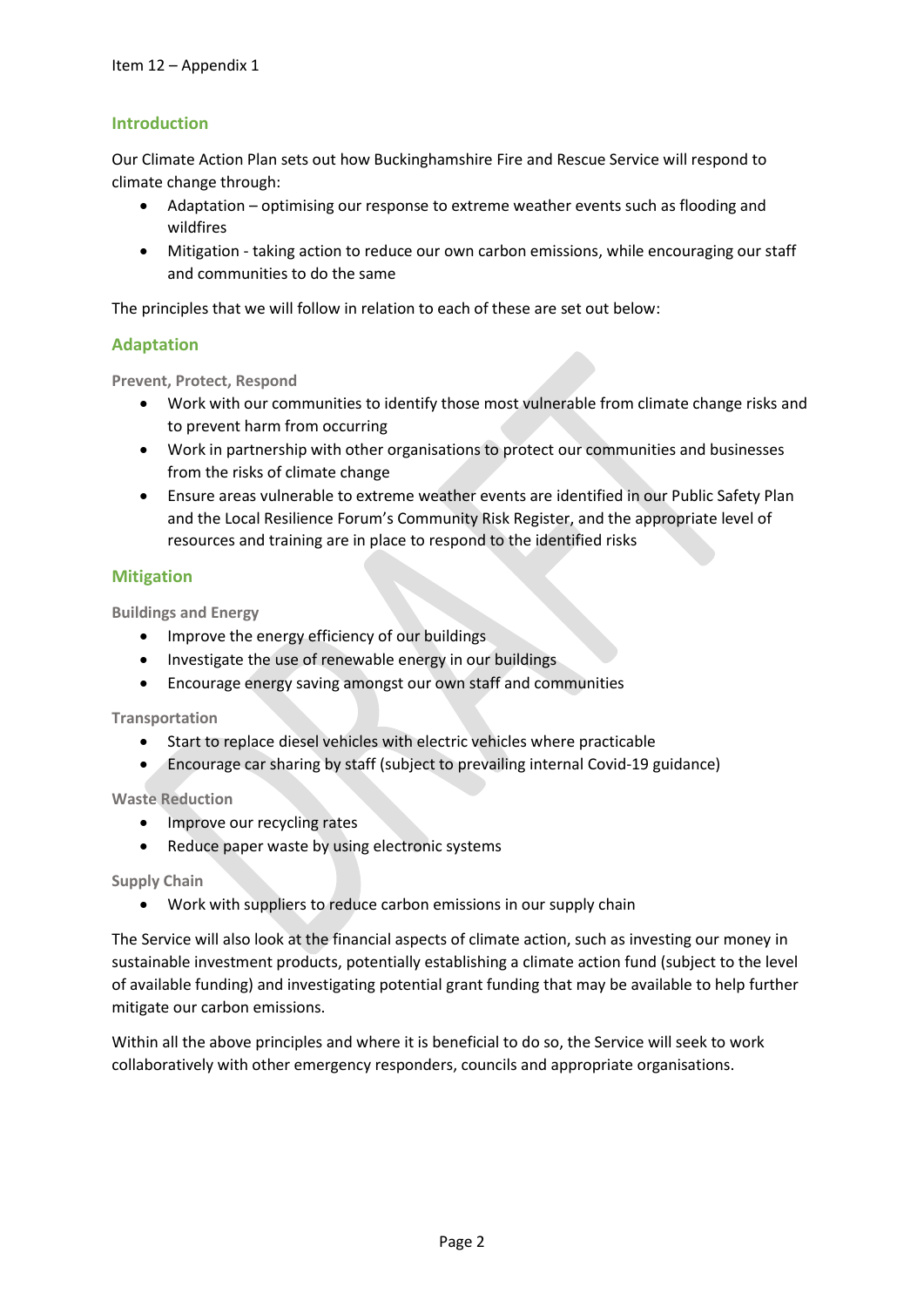#### **Current Actions and Future Aims**

For each area listed on the previous page, the table below shows the current actions being taken and the future aims:

| <b>Current Actions</b>                                                                                                                                                                                                                                                                                                                                                                                                                     | Area                                   | <b>Future Aims</b>                                                                                                                                                                                                                                                                                                                                                                                                                     |
|--------------------------------------------------------------------------------------------------------------------------------------------------------------------------------------------------------------------------------------------------------------------------------------------------------------------------------------------------------------------------------------------------------------------------------------------|----------------------------------------|----------------------------------------------------------------------------------------------------------------------------------------------------------------------------------------------------------------------------------------------------------------------------------------------------------------------------------------------------------------------------------------------------------------------------------------|
| • Public Safety Plan identifies key risks<br>• Extreme weather events included on<br>Thames Valley Local Resilience Forum risk<br>register<br>• Staff appropriately trained, including<br>water rescue capability<br>• Advice to communities and businesses<br>provided in relation to extreme weather<br>events such as heatwaves and flooding                                                                                            | Prevent,<br>Protect,<br><b>Respond</b> | • Investigate ways to improve assistance to<br>individuals and business most at risk<br>• Identify potential partners to support our<br>work in relation to climate change<br>• Increase public awareness of potential<br>risks associated with climate change<br>through existing media channels                                                                                                                                      |
| • A number of energy efficiency measures<br>have been implemented, such as solar<br>panels and LED lighting<br>• The Blue Light Hub utilises a number of<br>energy efficiency measures, including a<br>combined heat and power (CHP) plant                                                                                                                                                                                                 | <b>Buildings and</b><br><b>Energy</b>  | • Review the energy efficiency of our<br>buildings and include actions to improve<br>this within the next Property Strategy<br>refresh<br>• Investigate the use of renewable energy<br>in our buildings<br>• Look to establish a group like the Green<br>Action initiative (see case study on page<br>4)                                                                                                                               |
| • Electric vehicle charging points at the<br>Blue Light Hub, shortly to be installed at<br>Aylesbury and Marlow<br>• Four electric vehicles purchased for the<br>Prevention team, with four mild hybrids<br>on order.<br>Review commenced of continued use of<br>working from home, remote meetings<br>etc.<br>• Promotion of the Cycle to Work scheme<br>• End of life vehicles and equipment<br>donated to Fire Aid if unable to be sold | <b>Transportation</b>                  | . Investigate opportunities to increase the<br>number of electric vehicle charging<br>points at our buildings<br>• Investigate the user of alternative fuels<br>for current vehicles<br>• Monitor developments in electric<br>pumping appliances<br>• Look at ways to promote car sharing<br>amongst staff<br>• Investigate ways to support staff moving<br>to ULEVs<br>• Use existing telematic data to optimise<br>driving behaviour |
| The Business and Systems Integration<br>project replaced the use of paper with<br>electronic methods for a number of key<br>processes (e.g. payslips, expenses claims,<br>invoicing)<br>• The Blue Light Hub utilises advanced<br>rainwater harvesting to reduce water<br>usage                                                                                                                                                            | Waste<br><b>Reduction</b>              | • Look at ways to increase recycling<br>• Look at ways to reduce water<br>consumption (e.g. use pressure washers<br>to clean vehicles instead of fire hoses)                                                                                                                                                                                                                                                                           |
| . No specific action taken to date                                                                                                                                                                                                                                                                                                                                                                                                         | <b>Supply Chain</b>                    | • Work with key suppliers to identify<br>opportunities to reduce emissions from<br>their products/services<br>• Incorporate sustainability requirements<br>into new contracts                                                                                                                                                                                                                                                          |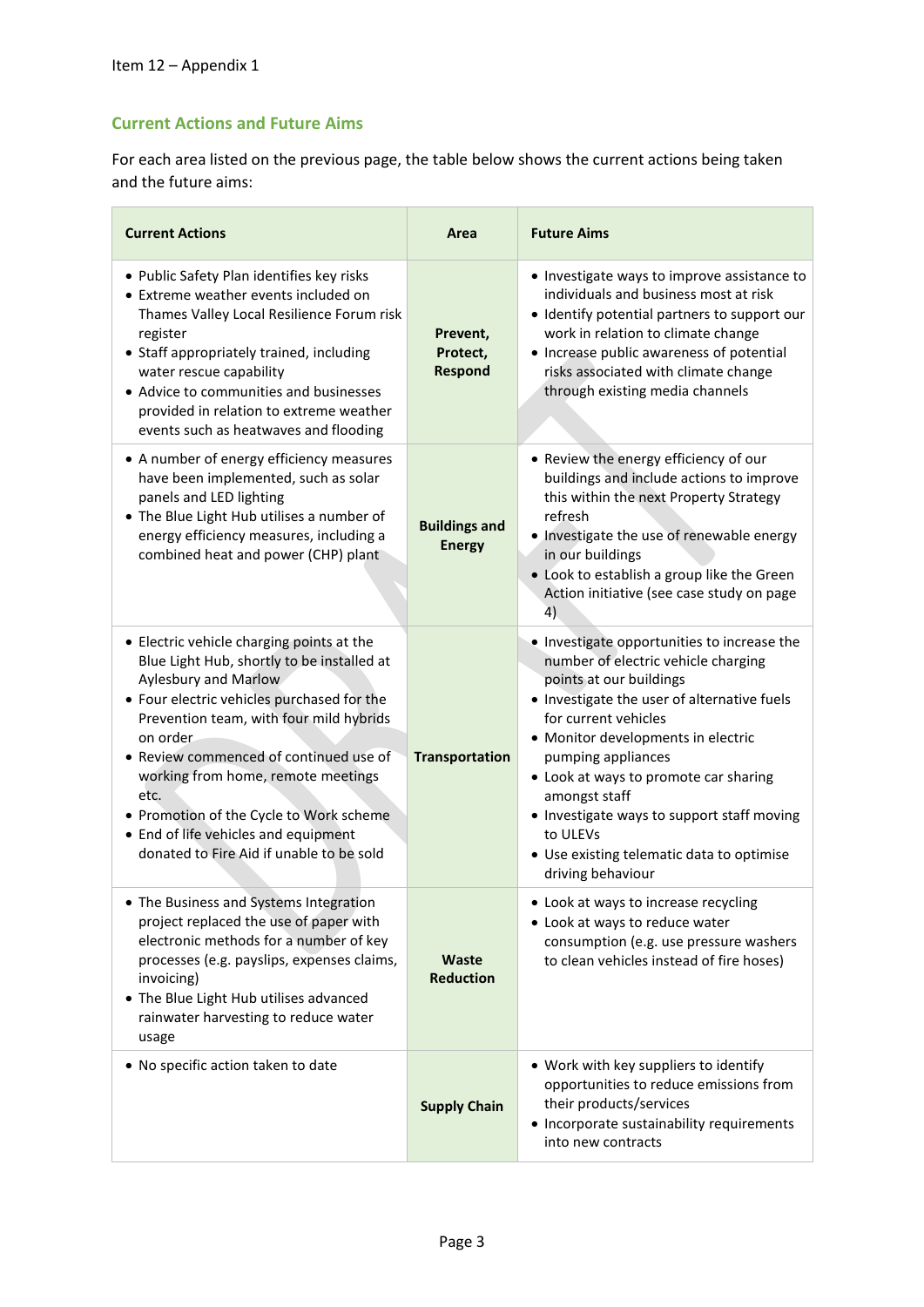Other actions that have already been taken, or are scheduled to be taken are:

- Embed climate change and air quality considerations in policy and decision making. The cover paper for board and committee meetings has already been updated to ensure that the environmental impacts are considered when making decisions. This will help to ensure the alignment of policy, spending and functions with this Climate Action Plan
- Sustainable investments we will investigate the potential to move some of our investments to dedicated sustainable investment products.

#### **Monitoring**

The Local Government Association (LGA) has teamed up with Local Partnerships to offer local authorities a free Greenhouse Gas Accounting Tool to help local authorities establish their baseline greenhouse gas emissions over a single reporting year.

The Authority will commit to completing this tool to record our emissions baseline, and report progress on work to reduce this on a regular basis. We will also consider what other information it may be useful to capture and report on.

#### **Case Study – Green Action**

The initiative began with conference call meetings between the sustainability representatives of the initial five participating FRSs to shape the campaign. In the first instance calls identified precisely what would be asked of crews (better energy management on stations), how long the first phase of Green Action Energy Savers should run for (four months), what data should be collected (gas and electric meter readings) and how performance would be monitored (kWh consumption compared to the same sites use the previous year). The group also agreed a common approach to weather correction (using heating degree day analysis) and accounting for any other factors that that would skew the data, e.g. station refurbishments. Further to this both internal and external communication channels were utilised to publish results of the competition.

[Source: LGA Climate emergency - fire and rescue services (Report). 10 March 2020.

#### **Communications and Training**

Relevant staff are already aware of the need to consider the environmental impacts of all decisions that required board or committee approval.

Once the Climate Action Plan is approved, this will be communicated to all staff, and our communities, via current media channels.

As well as considering the environmental impact of significant decisions, we are also aware there are a number of day-to-day changes that can be made to reduce negative impacts on the environment. The action plan on page 5 includes actions to communicate with our staff and the wider community, as well as train our staff on how they can make a positive difference to the environment. This includes the potential to start a group like the Green Action initiative (see case study above).